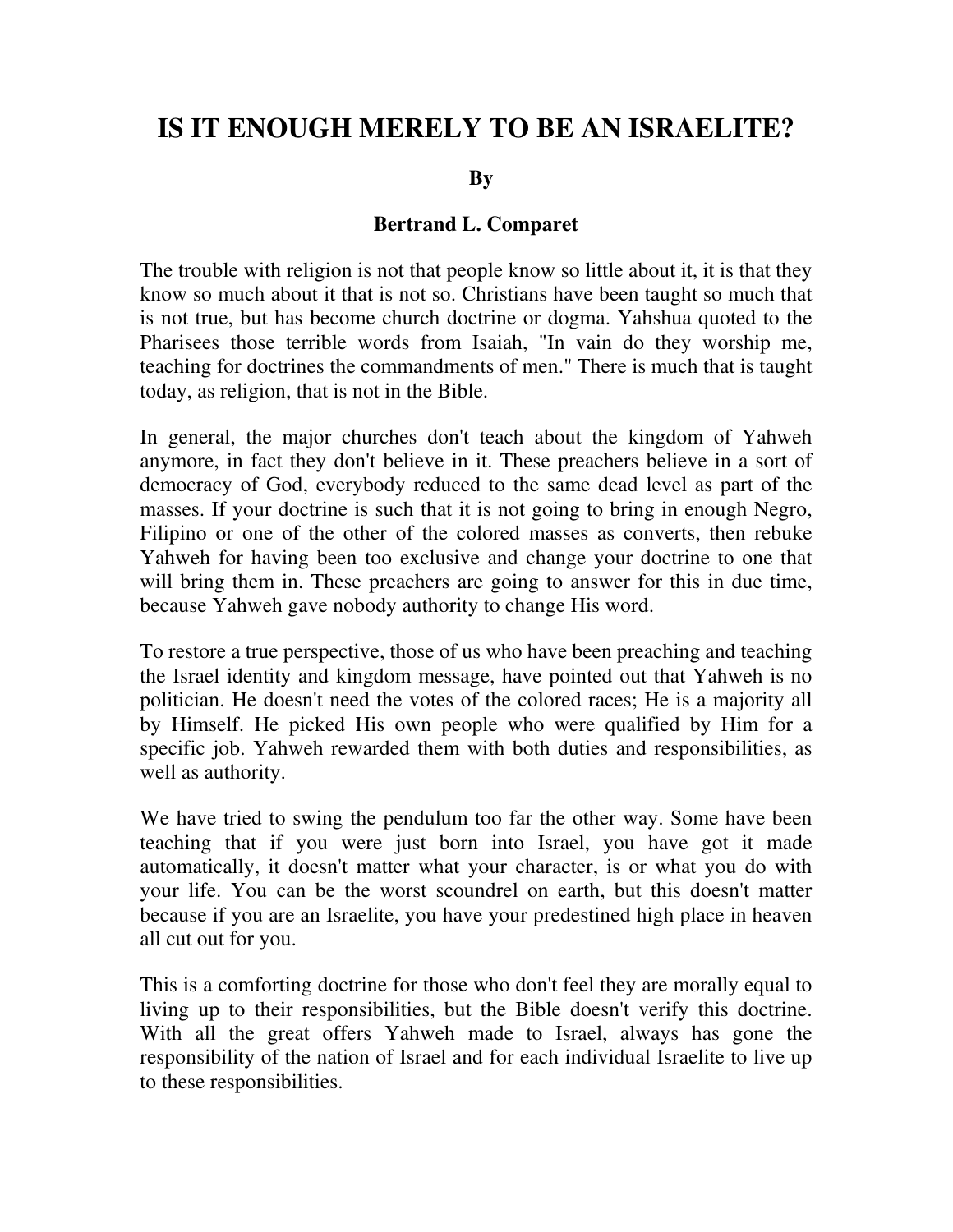One of the things that is so often quoted as a sweeping all inclusive statement is the verse taken out of Romans 11:26. "And so all Israel shall be saved, as it is written..." The punctuation is different than is commonly believed, it really says, "And so all Israel shall be saved: as it is written, There shall come out of Sion the Deliverer, and shall turn away ungodliness from Jacob."

We have often enough condemned other churches for taking one verse out of context and founding a doctrine on it. Certainly we should never be guilty of this ourselves, because we know better. In the first place, Paul is not correctly quoting Isaiah, because Isaiah didn't say **all** Israel shall be saved, Isaiah 45:17. If you read the rest of Romans chapter 11, you will understand that Paul doesn't intend any such sweeping statement as those few words, as taken out of context, would indicate.

Note this from Romans 11:2-5,7. "Know ye not what the scripture saith of Elias? how he madeth intercession to God against Israel, saying, Master, they have killed thy prophets, and digged down thine alters; and I am left alone, and they seek my life. But what saith the answer of Yahweh unto him? I have reserved to myself seven thousand men, who have not bowed the knee to the image of Baal..."

Note what Paul goes on to say here. "Even so then at this present time also there is a remnant according to the election of grace...But what then? Israel hath not obtained that which he seeketh for; but the election hath obtained it, and the rest were blinded."

We can't laugh off the word **remainder** by saying that is all that remain, implying that the great majority are the ones who remain. This is taken from the Greek and trying to find similar English words isn't the solution, we have to see what the Greek says.

"There is a remnant", Paul said. This is the Greek word **leimma** and is derived from the root word **leipo**, which not only means a few but which connotes a lacking or insufficient number. If we wanted to say "not only a few but not enough", the Greek word **leipo** is the word we would use, and **leimma** is derived from and based on this. So this remainder is going to be a few, not 99 and 99/100%, or something like that. Paul isn't teaching any such doctrine. Neither did Isaiah say they were all going to come through just because they were Israelites, Isaiah knew better. Isaiah knew the history of his people.

There were many times when Israel strayed from the path Yahweh had given them. Moses was up on mount Sinai getting the laws from Yahweh and after he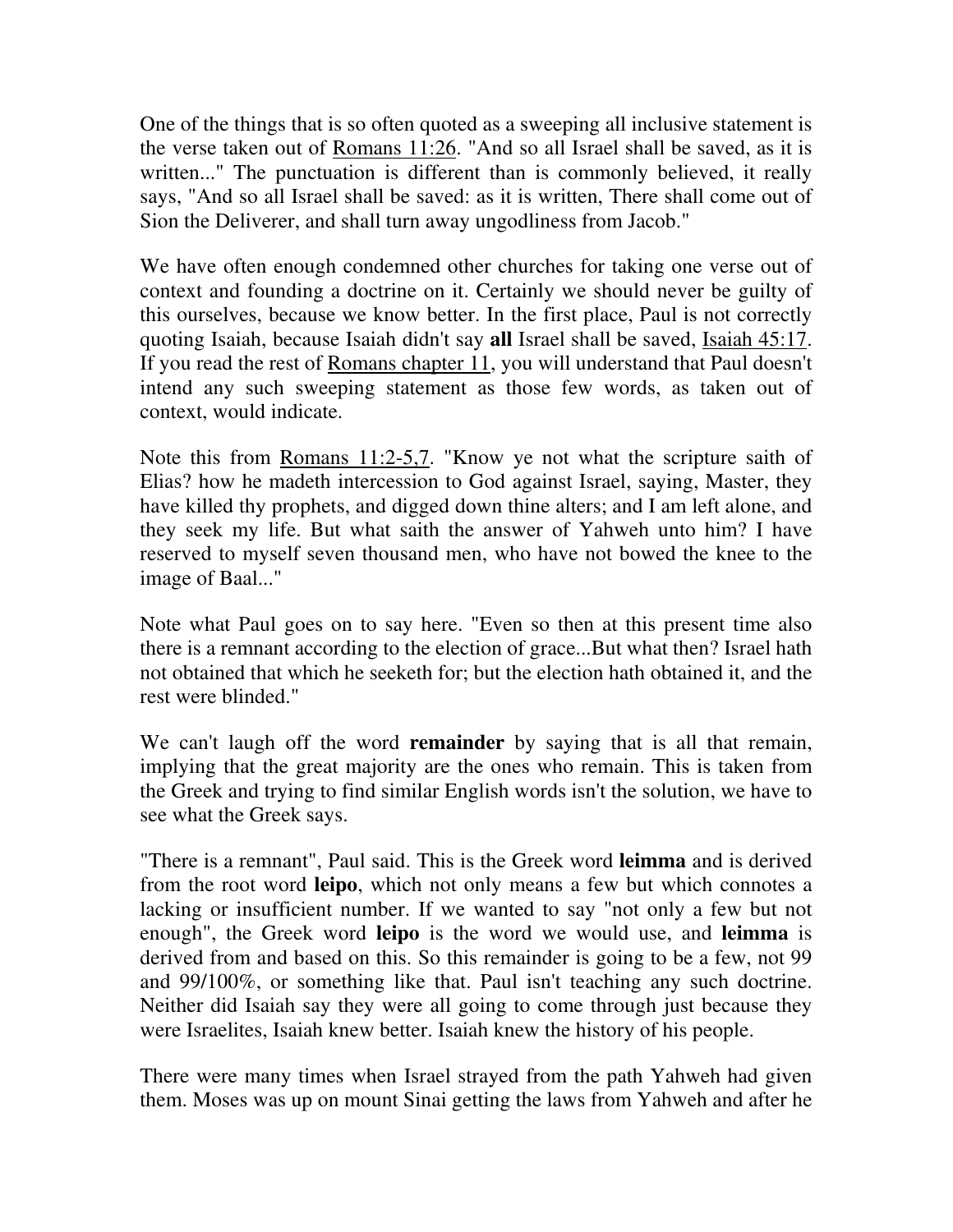had been gone for a few days the people became restless. Remember; up to this time Moses was the one who had performed the miracles Yahweh gave him power to do in Egypt. Moses was the one who led Israel out of Egypt. He was the one who stood on the shore of the Red Sea and held his staff out over the water. The waters of the Red Sea parted and Moses led Israel though to safety.

Moses had led Israel along in the wilderness quite a distance. Out in the desert Moses was the leader who always saw to it that Israel had enough food and water. However, there was mixed multitudes that were with Israel. The word **mixed** used there, was the Hebrew word **ereb**, which means mongrel. Some of Israel had mixed their race, with the Egyptians, while they were in Egypt.

Here was the nation of Israel, and there were a lot of them. After Moses had been gone a few days, they went to Aaron and complained about Moses being gone so long. They were worried he might not come back. Just in case Moses didn't return, they demanded Aaron make some idol gods to lead them.

After all the miracles they had experienced, Israel wanted idol gods. The mixed multitude that was among them egged them on. In spite of seeing the pillar of cloud, that lead them, they still were easily led into apostasy. Well, Aaron was a good example of the clergy then and now, he gave the people what they wanted, not what was right for them. So Aaron collected gold from the people, melted it down and made the golden calf.

When Moses came down from the mountain and called Aaron to account for his actions, Aaron's excuse was, "I put this gold in the fire and this calf came out." Aaron neglected to state who made the mold in which the melted gold was cast. Exodus chapter 32 tells us 3,000 people were killed, by the plague, in the penalty that came upon Israel for their apostasy.

Leviticus chapter 10 tells us the two older sons of Aaron, Nadab and Abihu, knew the instructions governing the priests, that had been given as to who might approach the tabernacle and how. But Aaron's sons were ready to take over, and do it their way. They offered incense and strange fire, as the Bible calls it, so they were slain by Yahweh. We can't say that Nadab and Abihu were part of the mongrel mixed multitude. They were the two oldest sons of Aaron, so they were pure Israel stock.

It was rough going through the desert. There were many hardships and the people began complaining. They wished they had remained in Egypt, even though they had been slaves there, because in Egypt at least they had eaten well.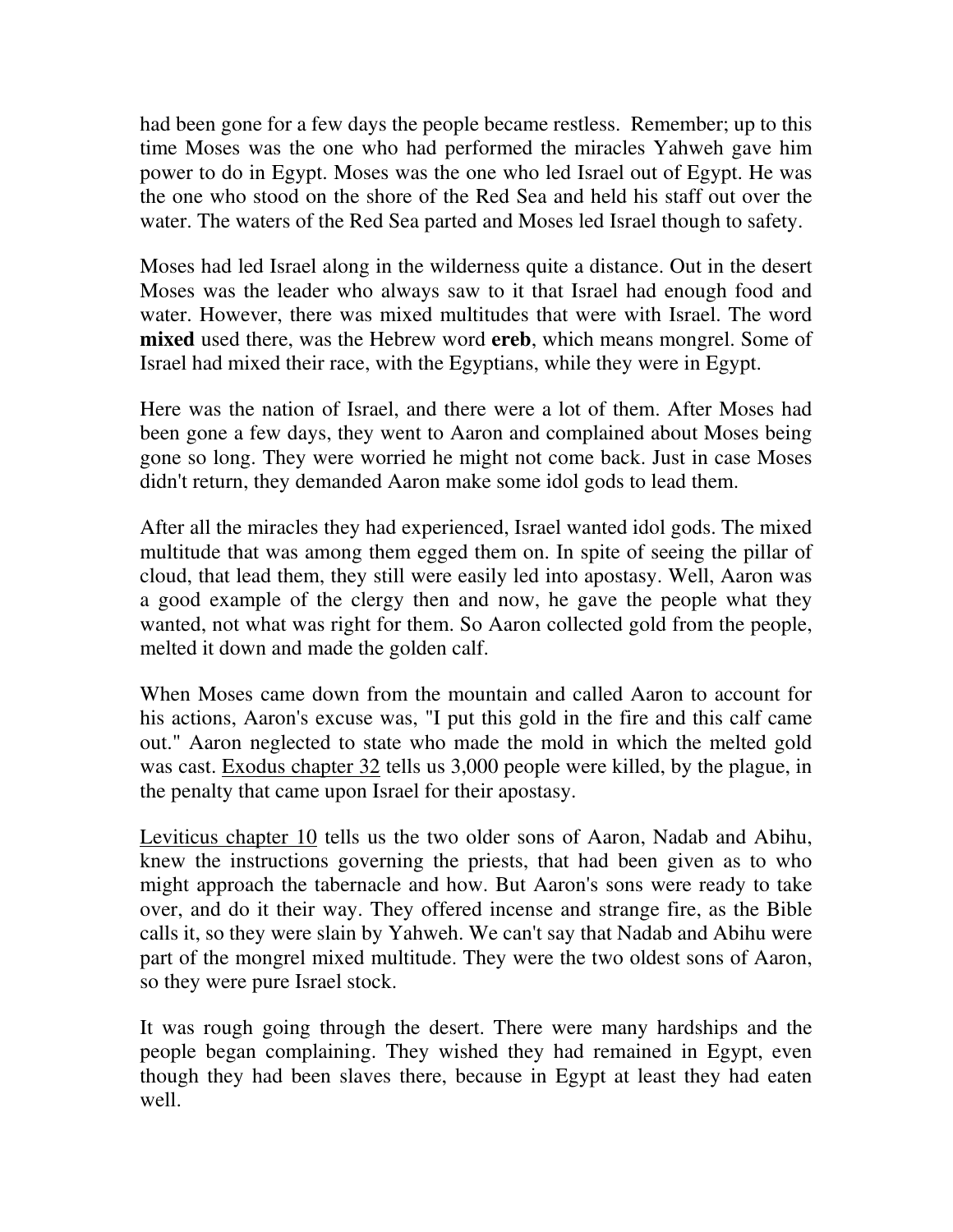What were they going to do? Here was a rebellion against what Yahweh had told them to do. Sure, they were mainly Israelites and Yahweh had given them a tough job to do and they weren't equal to it, they were ready to quit. Numbers 11:1-2 tells us, "And when the people complained, it displeased Yahweh: and Yahweh heard it; and his anger was kindled; and the fire of Yahweh burnt among them, and consumed them that were in the outermost parts of the camp. And the people cried unto Moses; and when Moses prayed unto Yahweh, the fire was quenched."

The people grumbled about the food. Yahweh had promised them, through Moses, they would have plenty to eat. They were complaining they didn't like the manna Yahweh had sent they wanted meat. Yahweh told them, "I will give you meat till it is running out of your nostrils." So Yahweh sent them quail, more than they could eat, but with this quail, he also sent a great plague, which killed a great, many of them.

Before the Israelites had completed their forty years of wandering, they were ready to turn north into Palestine. A group of spies were sent ahead to look the land over to see how they should go there and occupy it. When they returned, only two men said they could conquer the land because Yahweh had promised it to them. Numbers chapters 24 & 14 tells this was a wonderful land. They had never seen anything with such productive fields. But, there were giants in big fortified cities. Because of the giants, the people were not willing to go and take over this land.

When the people rebelled, only three of them wanted to go ahead. These three were Moses, Joshua and Caleb, all the rest of them were condemned to wander out in the desert until they died. Yahweh said, "Not one of this generation which has rebelled are going to enter that land or set foot in it. Your children will, because I promised it to them, but you who have doubted my word and refused to obey me will not."

In Numbers chapter 16 Korah, a Levite, led a rebellion. Korah was ambitious, he wanted to take over the position Moses and Aaron had of leading the people. Before the whole assembly, Korah said to Moses and Aaron, "You take too much upon yourselves, setting yourselves up above the people like this. We are all as holy as you and are all fit to be priests."

So Moses probably said, "All right Korah, tomorrow you and those who follow you, come here with your little metal censers, in which you have fire and incense. Aaron and his sons will be here with theirs, and you can each offer incense before the tabernacle of Yahweh, and let us see who Yahweh accepts."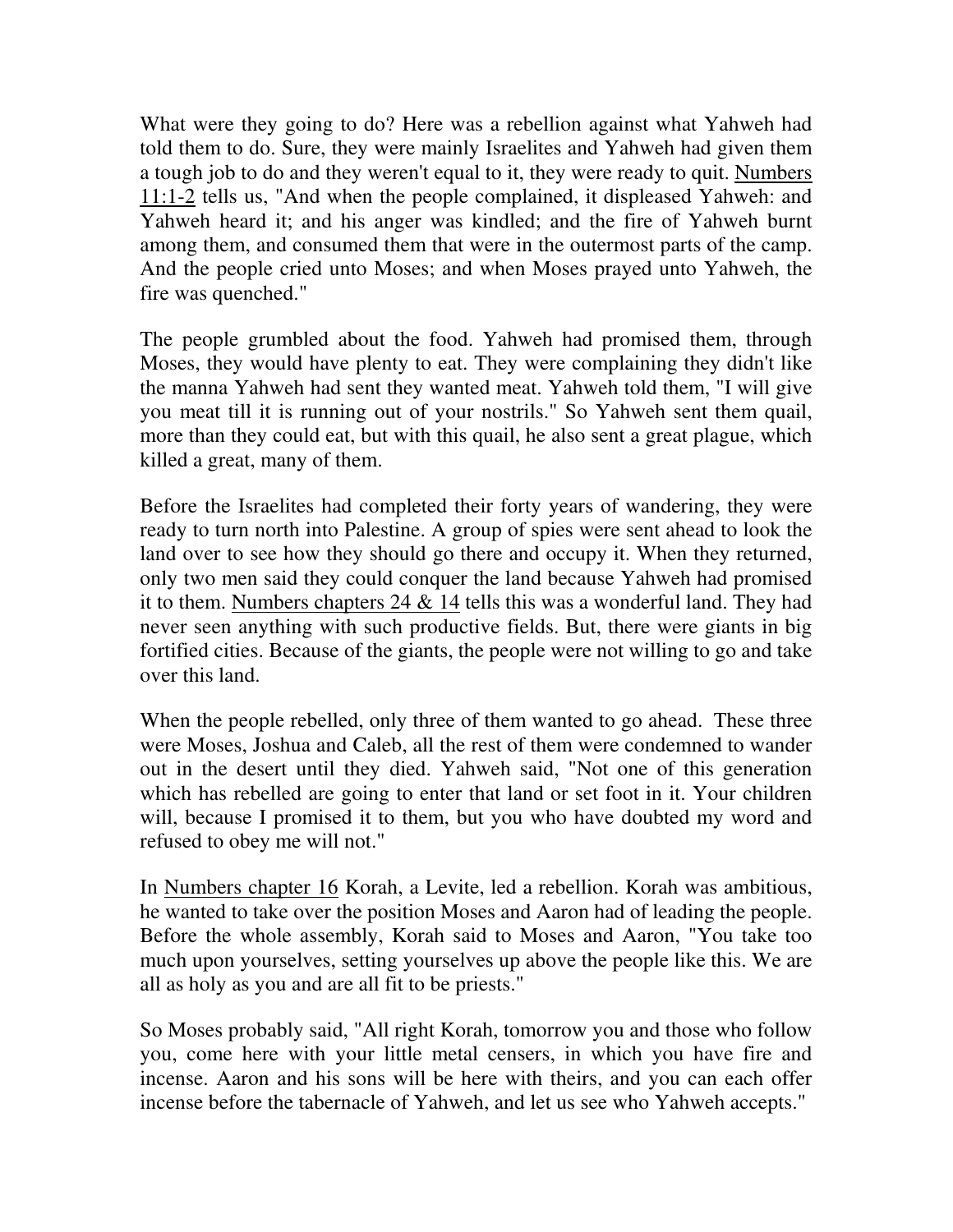You know what happened, the earth swallowed up Korah and his accomplices. The earth split open, they fell into the crevice, and it closed upon them, the rest were killed by fire from Yahweh. There were many Israelites who went along with this rebellion, they were just middle of the roaders who were going to wait and see what would happen. If Korah had gotten away with his rebellion, they would have followed him. These people didn't take an active part in the rebellion; they didn't have courage enough to be on either side. So another plague broke out among them and 14,700 of them died.

This was no mere accident, this was a punishment sent by Yahweh. There were plenty of the Israelites who died in the wars with Assyria and Babylon, many of them killed in their fighting with the Philistines and so on. As we well know, Yahweh can bring His own followers safely through danger. When great numbers of Israel were slaughtered on various occasions, we know they had it coming to them. Sure they were born Israelites, but they weren't living up to it so they lost their safety. We can't let ourselves be carried away by the idea that all we need to do is just be born of Israelite parents. We have to do more that; we have to conduct our lives according to Yahweh's laws.

We have a larger opportunity open to us than anybody who is not Yahweh's people Israel. However, we have to take an active part in getting this opportunity. In all the teaching of a remnant surviving, it is interesting to look up the words, which are used, in the original languages. Let's read Isaiah 10:20- 23. "And it shall come to pass in that day, that the remnant of Israel, and such as are escaped of the house of Jacob, shall no more again stay upon him that smote them, but shall stay upon Yahweh the Holy One of Israel, in truth."

The word **remnant**, in the Hebrew **shar**, means a remainder. then it continues, "The remnant shall return, even the remnant of Jacob, unto the mighty Yahweh." Here again is the word **shar**.

Here is what we find quoted in the New Testament from Isaiah 10:22. "For though thy people Israel be as the sand of the sea, yet a remnant of them shall return, the consumption decreed shall overflow with righteousness." The wordtranslated **consumption** is the Hebrew word **killayown**, which means destruction.

Righteousness sometimes can only manifest itself as punishment and destruction. "For Yahweh God of hosts shall make a consumption." Here is a little different word **kalah**, and its meaning really is to consume completely, it is more emphatic than merely destruction. "...For Yahweh God of hosts shall make a destruction, even determined, in the midst of all the land."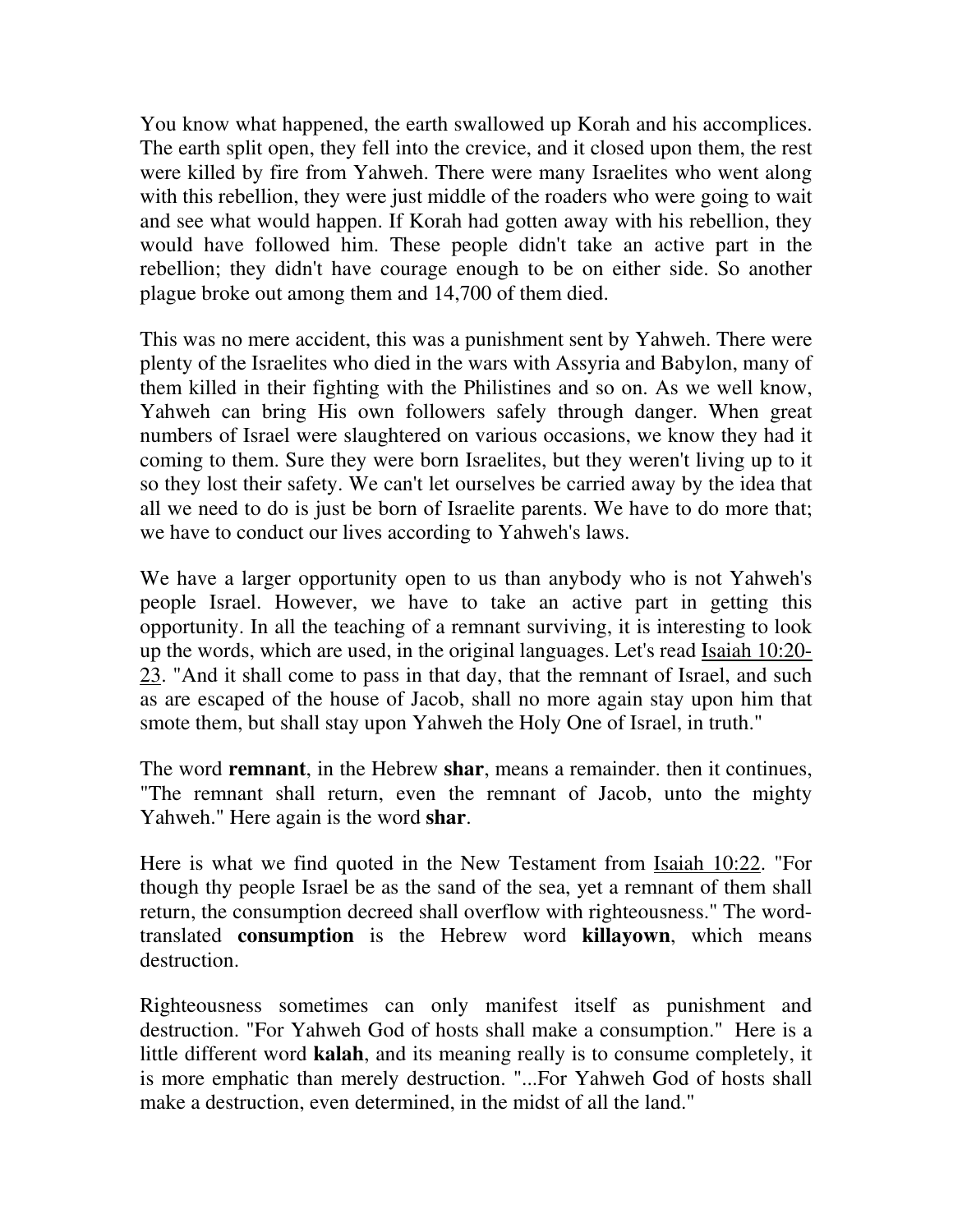In Romans Paul refers back to this. Isaiah also cries concerning Israel, "Though the number of the children of Israel be as the sand of the sea, a remnant shall be saved." These are Greek manuscripts being translated. The word remnant is **kataleimma** in Greek, which means a few. This word can't be paraphrased into all, or everybody that remains. It means a few shall be saved.

Then Isaiah 46:3-4 tells us, "Hearken unto me O house of Jacob, and all the remnant of the house of Israel, which are borne by me from the belly, which are carried from the womb: And even to your old age I am he; and even to white hairs will I carry you: I have made, and I will bear; even I will carry, and I will deliver you." **All the remnant** is translated from **sheriyth** which means that which has escaped. When an army is routed, those who manage to escape with their lives are few and disorganized.

Zephaniah 3:13 tells us, "The remnant (**sheriyth**) of Israel shall not do iniquity, nor speak lies; neither shall a deceitful tongue be found in their mouth: for they shall make them afraid." This is where we get our remnant, those that are not deceitful. Can we trust all Israel today? We know we can't, and this is why not all are going to be saved.

Jeremiah 31:7 states, "For thus saith Yahweh, Sing with gladness for Jacob, and shout among the chief of the nations: publish ye, praise ye, and say, O Yahweh, save thy people, the remnant of Israel." Again, the word from which we get remnant is **sheriyth**, those who have escaped.

Joel 2:32 continues, "And it shall come to pass that whosoever shall call on the name of Yahweh shall be delivered: for in mount Zion and in Jerusalem shall be deliverance, as Yahweh hath said, and in the remnant whom Yahweh shall call." Here the word remnant is translated from the word **sariyd**, meaning a survivor.

We have a nation of over 250 million people. If 1,500 died of an epidemic of Asian flu, we don't speak of all the rest of the millions as survivors. It is when most of the nation perishes, and only a few are left, that we refer to them as survivors. The lesson, which goes with this, is, that special privileges bring special responsibilities, and rewards beyond anything we can imagine, if we keep our part of the bargain. Don't ever think we can dodge our responsibilities.

Remember what Joshua said to the people of the two and a half tribes who wanted to take their land east of the Jordan. Joshua said, "If you plan just to stay here and not go on as part of the army, to conquer the rest of the land west of the Jordan, as Yahweh told you to, if you do that you are sinning against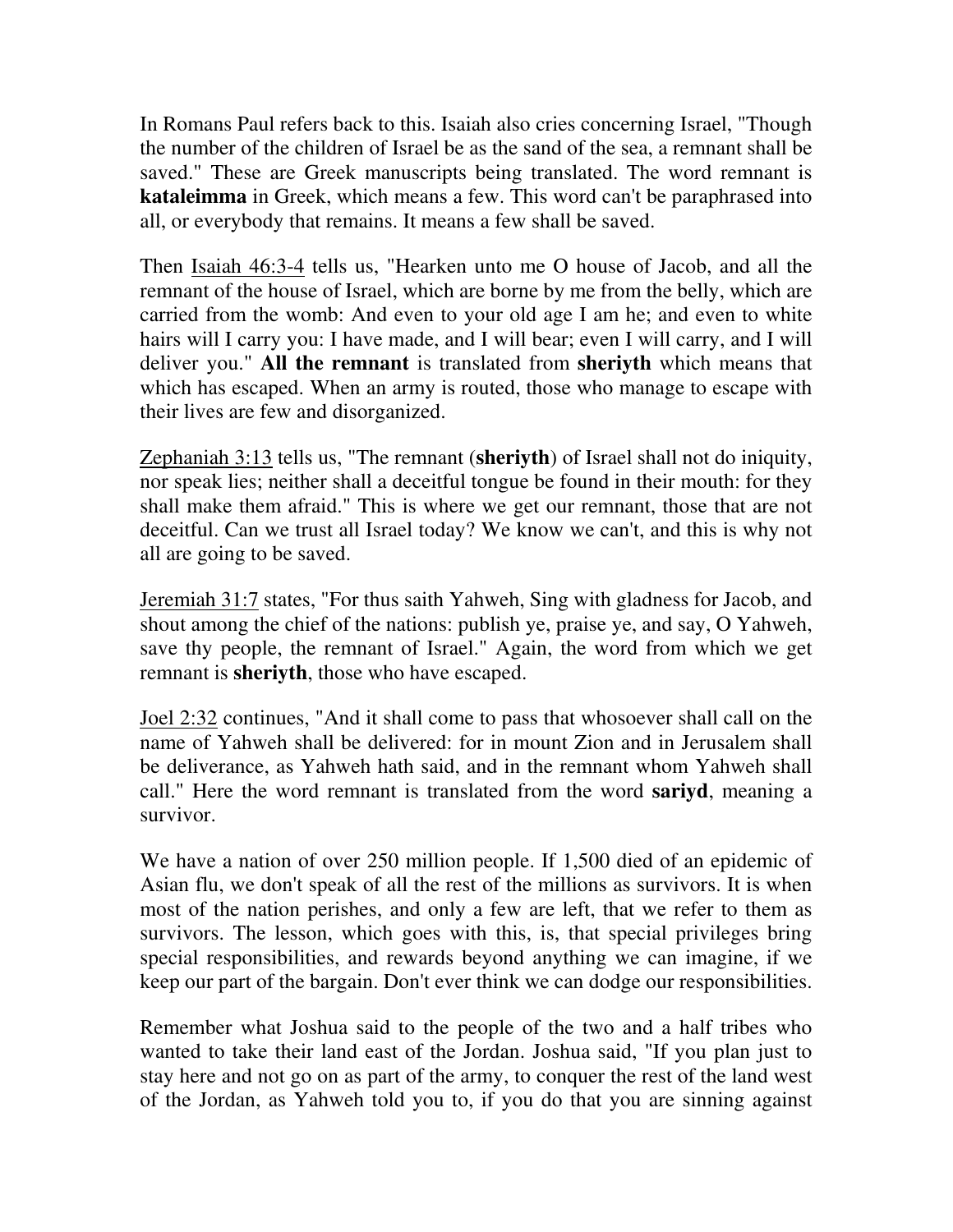Yahweh, and be sure your sins will find you out." We also have to fulfill our responsibilities.

What about all of Israel? Israel can be divided into three classes. One class is hopelessly wicked, and there are plenty of them today, as we have had in every generation we have a record of. They have been periodically destroyed for their wickedness, not saved, destroyed. Then there is the other extreme, the relatively good remnant. Then in between there are the great masses. They are generally not extremely bad, and they are never extremely good, they are half way between, what about them? It is easy enough to classify the two extremes, and see what is going to happen to them

Why is the evil group among us? This is simply because we, the rest of the nation of Israel, are violating Yahweh's commandment that we should destroy these evil people from out from among us. Go back and look where the various commandments of the law are given, through Moses. We will find one after another of the sins listed there, that the person doing these evil deeds shall be put to death. Then all Israel shall see and fear and shall not commit these sins anymore.

Did we do as the law commands? No, we have never done it more than haphazardly and these people have multiplied among us. Now we find, on the part of public figures, them practically saying that even imprisoning these criminals is a wrongful injustice against somebody who merely robbed, raped or murdered, because it is all the fault of society that these criminals chose to act this way.

The wicked are here because we have allowed them to be here. In one of my radio broadcasts I use the title, "The Mystery of Good and Evil". People have asked, why does Yahweh permit evil to exist? The answer to this question is given in the Bible. Yahweh allows evil to exist because we allow it to exist. We weren't put here to be passive spectators in a drama worked out by somebody else. We, of all the people on earth, were put here to be active participants in this battle between good and evil, to bring about the kingdom of Yahweh here on earth.

Few of Israel have been willing to recognize the responsibility, and that they have the numbers, the authority and the power to do it. Because Israel has shirked their duty, the nation as a whole has had to pay the penalty.

Some of you are now wondering what you can do. We have learned about all this responsibility, now what is expected of us? Are we to change the course of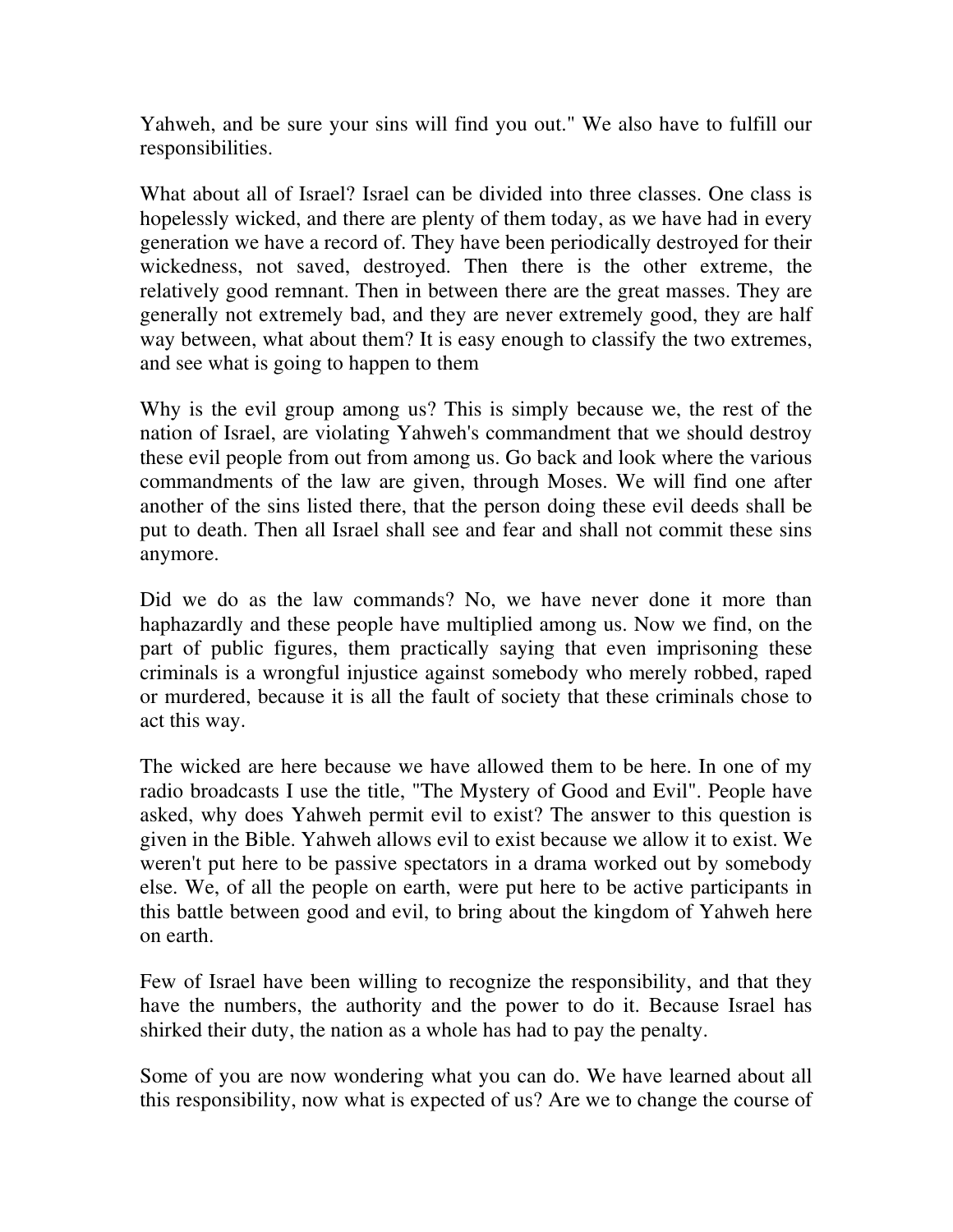history and make nations behave or other huge spectacular things? No, only in a very few of these many generations has anybody reached this point. Yahweh has a way of bringing about His purposes through people who don't seem to be outstanding, but just the same in their own quiet way, are doing the jobs that Yahweh put them here to do. These are the people who are the real elect out of Israel.

I have taught you before how in the Hebrew different words are used, with very different meaning, which have been lost by inaccurate translation into English. When the entire nation of Israel was spoken of, the Hebrew word **edah** was used. When the select leadership group was spoken of, the ones upon whom Yahweh could rely, those who had the spiritual capacity to respond to Him, when these were spoken of a very different word was used, **kawhawl**.

In the King James Bible, both **edah** (ed-daw) and **kaw-hawl** are sometimes translated **congregation**, and sometimes **assembly**. There is no attempt to preserve a distinction between them and no comprehension on the part of the translators that there is any distinction.

You people are a part of that **kaw-hawl**, but what sort of things can you do? I wish to point out that Yahweh has used the most insignificant of people to accomplish some pretty great things.

About 892 B.C., the Syrian king Ben-hadad with an enormous army, besieged the city of Samaria. This was the capital city of the northern kingdom of Israel. Ben-hadad stood there besieging Samaria until there was extreme famine in the city. Israel was at the point of starvation; all food they had was eaten up. The Syrian army was so enormously greater than the army of Israel, cooped up in Samaria, that they didn't dare go out and meet Syria in battle. II Kings chapter 7 records the events which happened.

The prophet Elisha was there in Samaria. Here they were, surrounded by this enormous army. The Syrian army could live off the countryside. Their foraging parties were going out, wherever food existed, scooping it up and supplying the troops. They weren't short of anything. It was only the people in Samaria that were reduced to starvation.

Elisha said this, "Thus saith Yahweh, Tomorrow about this time shall a measure of fine flour be sold for a shekel, and two measures of barley for a shekel, in the gate of Samaria." That measure was about two quarts, and you couldn't have bought a measure of flour for ten thousand shekels, in this besieged and starving city of Samaria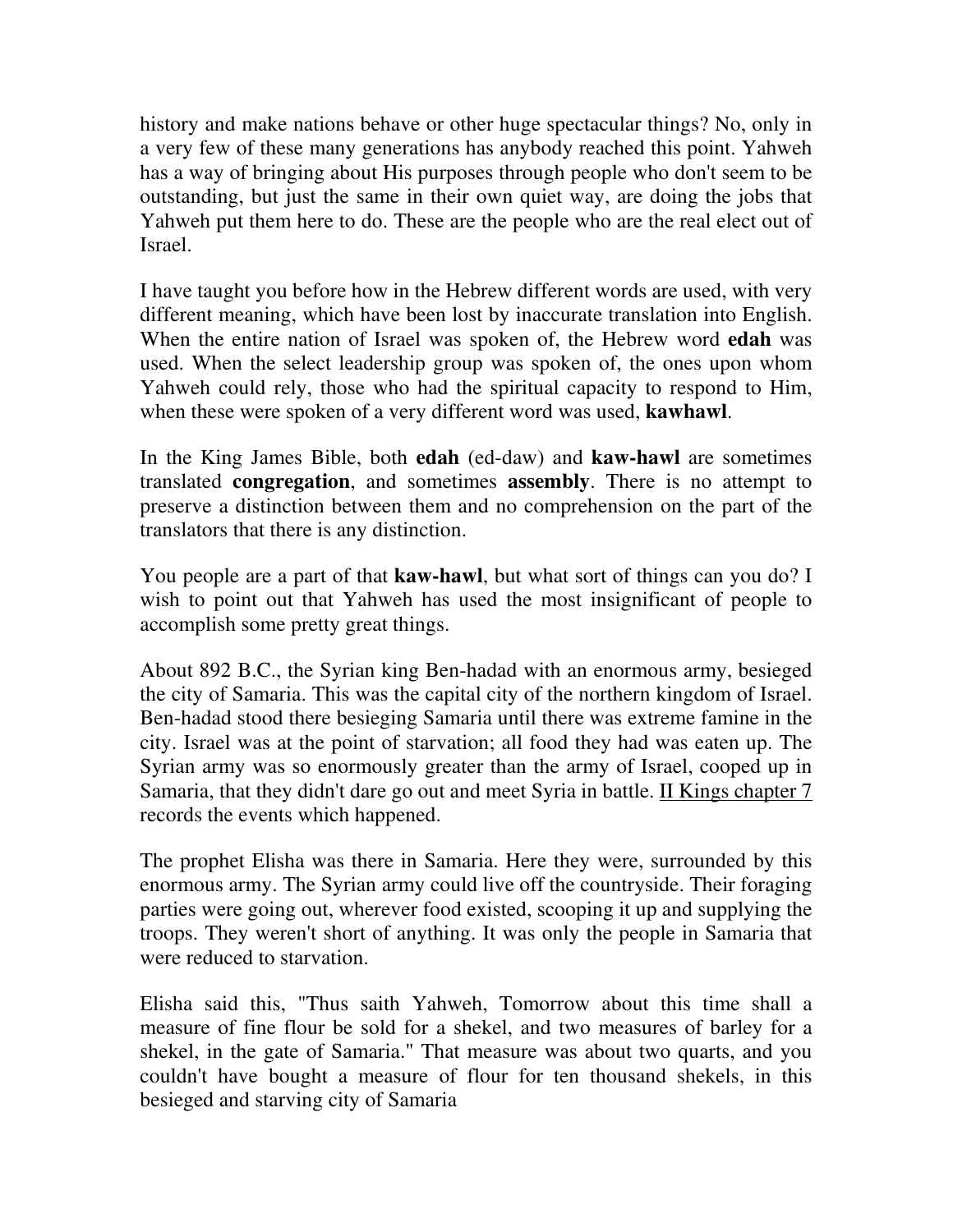So, "tomorrow about this time a measure of fine flour shall be sold for a shekel, and two measures of barley for a shekel, in the gate of Samaria. Then a lord on whose hand the king leaned answered the man of Yahweh and said, Behold, if Yahweh would make windows in heaven, could this thing be? And Elisha said, Behold, thou shalt see it with thine eyes, but thou shalt not eat thereof." When we challenge Yahweh in this way, we have taken on ourselves a big contest, and we are apt to lose it. "And there were four lepers at the entering in of the gate..."

From the earliest dawn of history, leprosy has been regarded with special horror, no cure for it was known. Of all diseases it is the most spectacular, the victims literally rot away while they are still alive. The victims reach the point where joints of their fingers rot and fall off, because the disease has destroyed the circulation system of the body. While they are still living, bit-by-bit their bodies die and fall apart, a spectacular, horrible sight.

Anyone who contracted leprosy was driven out, they couldn't enter into the city or into a camp, and they had to live outside the city apart from everybody. These poor victims couldn't engage in commerce, as nobody would buy anything they had touched for fear this dreaded disease would be carried with it. From a safe distance people might toss the lepers a coin, this was all that was left to them of their lives.

"And there were four lepers at the entering of the gate: and they said one to another, why sit we here until we die? If we say, we will enter into the city, then the famine is in the city, and we shall die there: and if we sit here, we die also. Now therefore come, and let us fall into the host of the Syrians: if they save us alive, we shall live; and if they kill us, we shall die. And they rose up in the twilight, to go unto the camp of the Syrians: and when they were come to the outermost part of the camp of Syria, behold, there was no man there.

For Yahweh had made the host of the Syrians to hear a noise of chariots, and a noise of horses, even the noise of a great army: and they said one to another, Lo, the king of Israel hath hired against us the kings of the Hittites, and the kings of the Egyptians, to come upon us. Whereupon they arose and fled in the twilight, and left their tents, and their horses, and their Asses, even the camp as it was, and fled for their life. And when these lepers came to the outermost part of the camp, they went into one tent, and did eat and drink, and carried away thence silver, and gold, and raiment, and hid it...Then they said one to another, We are not doing well: this is a day of good tidings, and do we hold our peace: if we tarry till the morning light, some mischief will come upon us: now therefore come, that we may go and tell the king's household."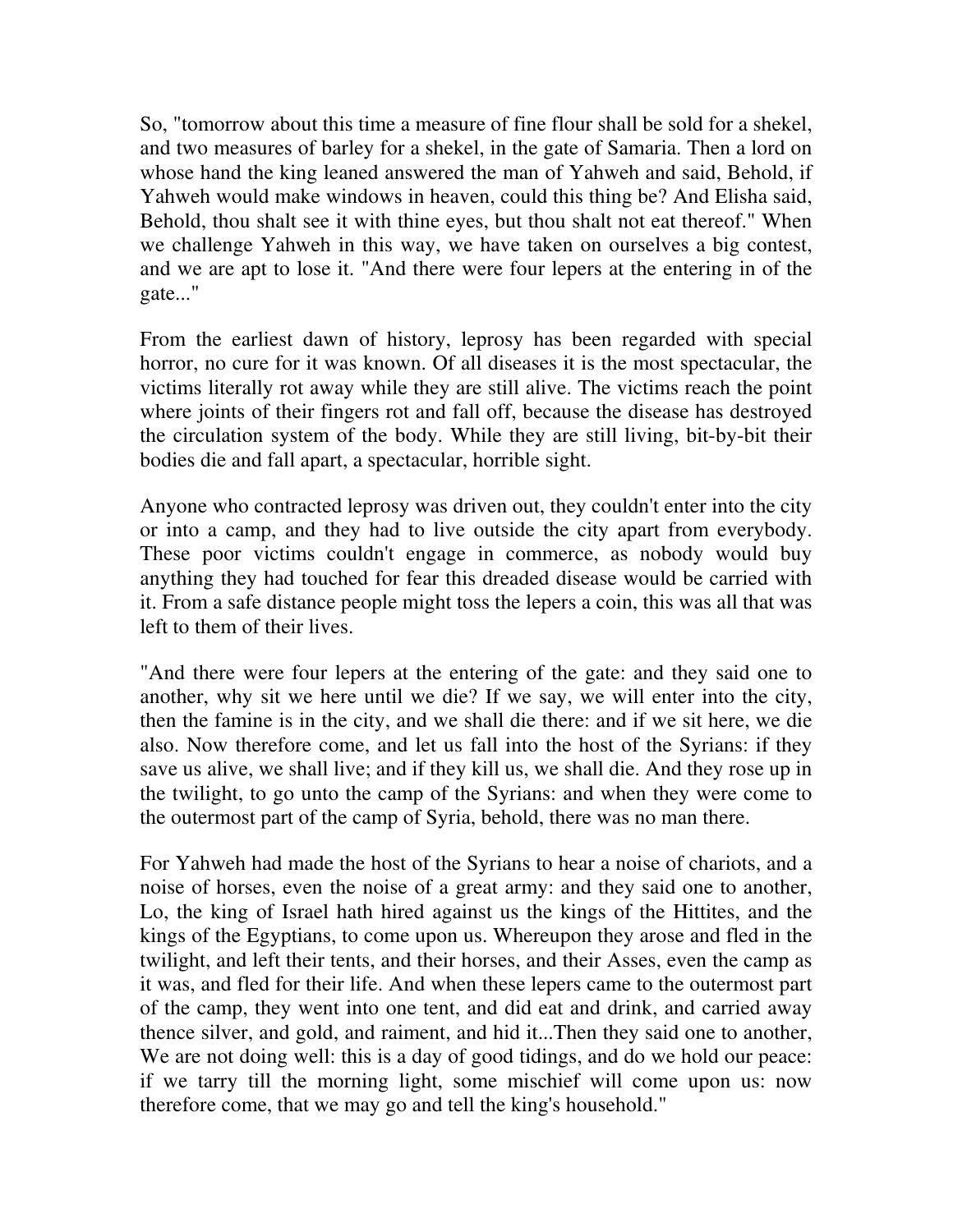The lepers went to the gate of the besieged city. They had a tough time getting the guards to let them in but they had terrific news. They demanded to be taken to the king.

Finally the lepers were taken to the king and the king of Israel wouldn't believe their story. As long as it was daylight, the king could see a few hundred yards away, the camp of this mighty Syrian army. Now, a little before midnight in came these lepers saying that the whole Syrian army has disappeared. The king was too smart; he wasn't going to fall for a trap like this.

Finally the lepers persuaded the king to send two scouts out, to go to the camp to see whether the Syrians were really gone. The scouts discovered it was just as the lepers had reported. The Syrians had fled in such panic and disorder; they left their food, weapons and everything else behind. Here was a deserted camp.

Remember the nobleman who sneered at this. "Could Yahweh do this, even if he opened the windows of heaven to drop this down to us?" Morning came and the people prepared to rush out to the camp of the Syrians. Everybody was hungry and they knew there was food out there. It had been weeks since anybody had a good meal, and it had been several days since most of them had any food at all. Here was a wild mob, ready to storm out at first daybreak. This nobleman, who had sneered at the idea, was at the gate. The moment the gate swung open, out came a terrific rush of people who trampled him to death. He saw the coming of it, but didn't get to eat of it.

Who could have been found, in all the nation of Israel, more insignificant than these four lepers? They weren't important landholders or farmers, they weren't businessmen, and they weren't statesmen. They were just four poor outcast lepers.

Because of their apostasy, Yahweh allowed the twelve tribed nation of Israel to be conquered and ruled by the kingdom of Midian for seven years. During this time Israel was pretty badly treated. Then Yahweh commissioned Gideon to save Israel. Gideon said, "Who am I that I should save Israel? My father's family is unimportant in one of the smaller tribes, and I am the least of my family." He was doubtful he was worthy of this task.

Gideon asked for a sign, a test whether this was true or not. He said, "I am going to leave a sheep's fleece out overnight, and if this thing is really true, tomorrow morning let there be dew on the fleece, but none on the ground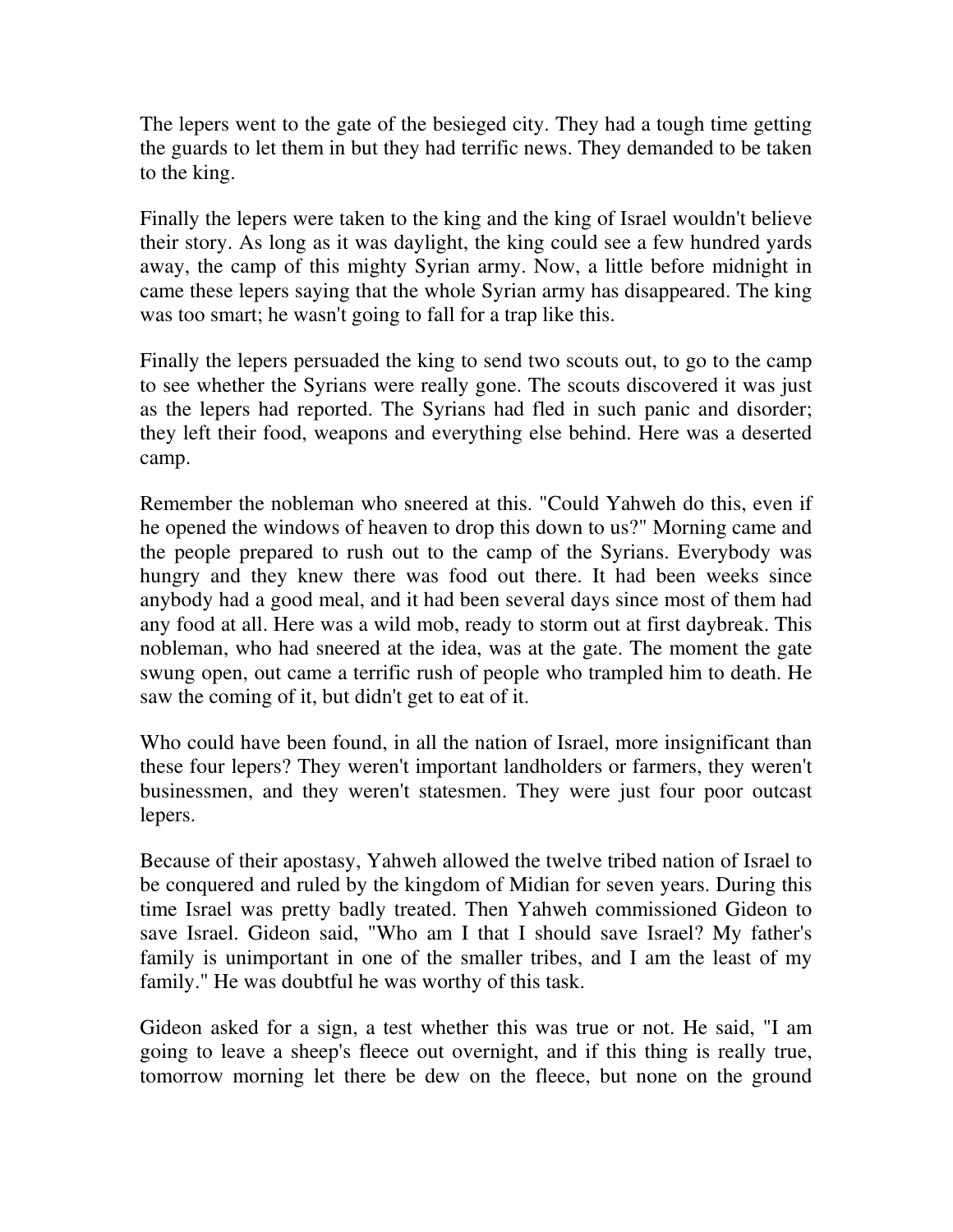around it." The following morning this is the way it was, dew was on the fleece but nowhere else.

Gideon was still skeptical; he wanted another demonstration of a miracle. He asked that on the next morning there would be dew on the ground, all around the fleece and no dew on the fleece. Yahweh was patient; He had picked Gideon to do this job. He knew how astonished Gideon was, because it was a job Gideon couldn't do. Gideon didn't realize that Yahweh was going to do the job Himself; He had just picked Gideon to get the credit for it. The second day Gideon got the sign he had asked for, and then he had the courage to come out and lead Israel.

Gideon gathered together an army of 32,000 men "...and Yahweh said to Gideon, the people that are with thee are too many for me to give the Midianites into their hands, lest Israel vaunt themselves against me, saying, Mine own hand hath saved me." Yahweh told Gideon to send all the cowards home. 22,000 out of 32,000 of the army went home, and then Gideon was really afraid to go into battle.

This business of raising a volunteer army isn't as easy as it might seem. They had to have draft laws in those days also. There were 10,000 left of Gideon's army. Yahweh told Gideon this was still too many soldiers. Gideon was then told by Yahweh to take the troops down to the creek for a drink. Some will bend down and lap up the water directly from the creek. Others will scoop up the water in their hands and drink the water out of their hands. Yahweh then instructed Gideon to only keep the soldiers that lapped the water directly from the creek; these were going to be his army. There were only 300 out of the 10,000 that did this. Yahweh told Gideon to send the other 9,700 home.

Here was the Midianite nation, militarily powerful enough to have conquered and ruled for seven years, the entire nation of Israel. Yahweh told Gideon, "Three hundred men are all that you shall take into battle." You know what Gideon was told to do. The Midianites were camped in a huge camp and Gideon still had some misgivings. He was worried when he had 32,000 men, now he had only 300. There were thousands of soldiers out there in the camp of Midian.

Yahweh said, "If you still have doubts, you sneak down in the darkness till you come to the edge of the camp, and see what you observe." So Gideon sneaked up within hearing distance of one of the tents, some of the soldiers were talking there. One of them said, "I had the strangest dream... I saw a loaf of barley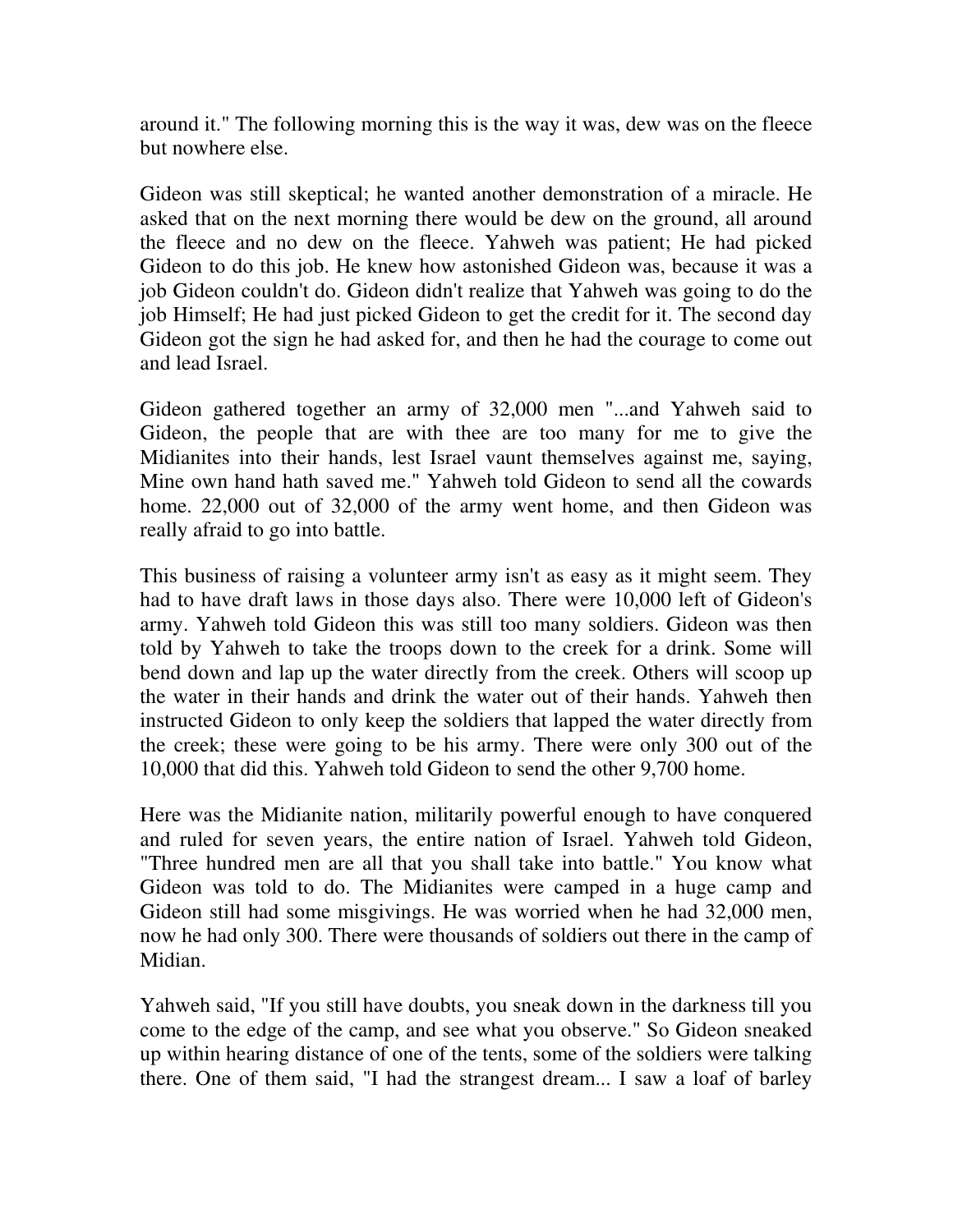bread come rolling down a hill into this camp, it knocked down tents right and left, it was smashing the whole camp."

Then another soldier said, "That is an omen from God: that barley loaf represents Gideon and his men, it shows we are going to be defeated."

The other events hadn't quite convinced Gideon, but this did. He went back and got his 300 men. The lamps that were in use in those days looked much different from what we would use today. They looked like a small and rather flat, shallow teapot. There was a little handle on one end, and then there was the central part that held the oil. In the spout of the teapot there was a cloth wick down into the oil. When you wanted light the cloth wick was lit.

Yahweh told Gideon that each of his men were to have a lamp, then to light it. Then to get an earthen pot, and put the lamp in the bottom of the pot, so that the light of it can't be seen. Then 300 men can surround about three sides of the camp of Midian. Gideon was instructed to sneak up on the Midian troops in the darkness, and then suddenly, when he gave the signal, every man would smash this earthenware pot. All at once the Midianites will see this circle of light surrounding them and every man will shout, the sword of Yahweh and of Gideon!

It would be a startling event to be awakened out of your sleep this way, wouldn't it? Especially after you have been already told in a dream you were going to be defeated. This sudden noise and show of lights certainly startled these Midianites. In their panic, the Midianites jumped up, they didn't know whether the army of Gideon was already among them.

It was dark in the camp. Whoever found another man scurrying around near him, supposedly an enemy; he slashed at him with his sword. The Midianites killed about half of their own army in this way, the rest fled in panic.

It didn't take a leader of an enormous army, statesman, or a man of importance. Here was a man who wasn't even among the important members of his own family. To paraphrase a little, Yahweh commanded Gideon, "You go out and do your job, and see what the results are to be, for I will take care of that part of it." Moffatt's translation of I Samuel 14:6, is especially good and clear. "...The Eternal never has any difficulty about delivering his people, by means of many or by means of few."

As far as the leadership group **(kaw-hawl)** is concerned, you aren't usually being required to do great and heroic things; this isn't the way Yahweh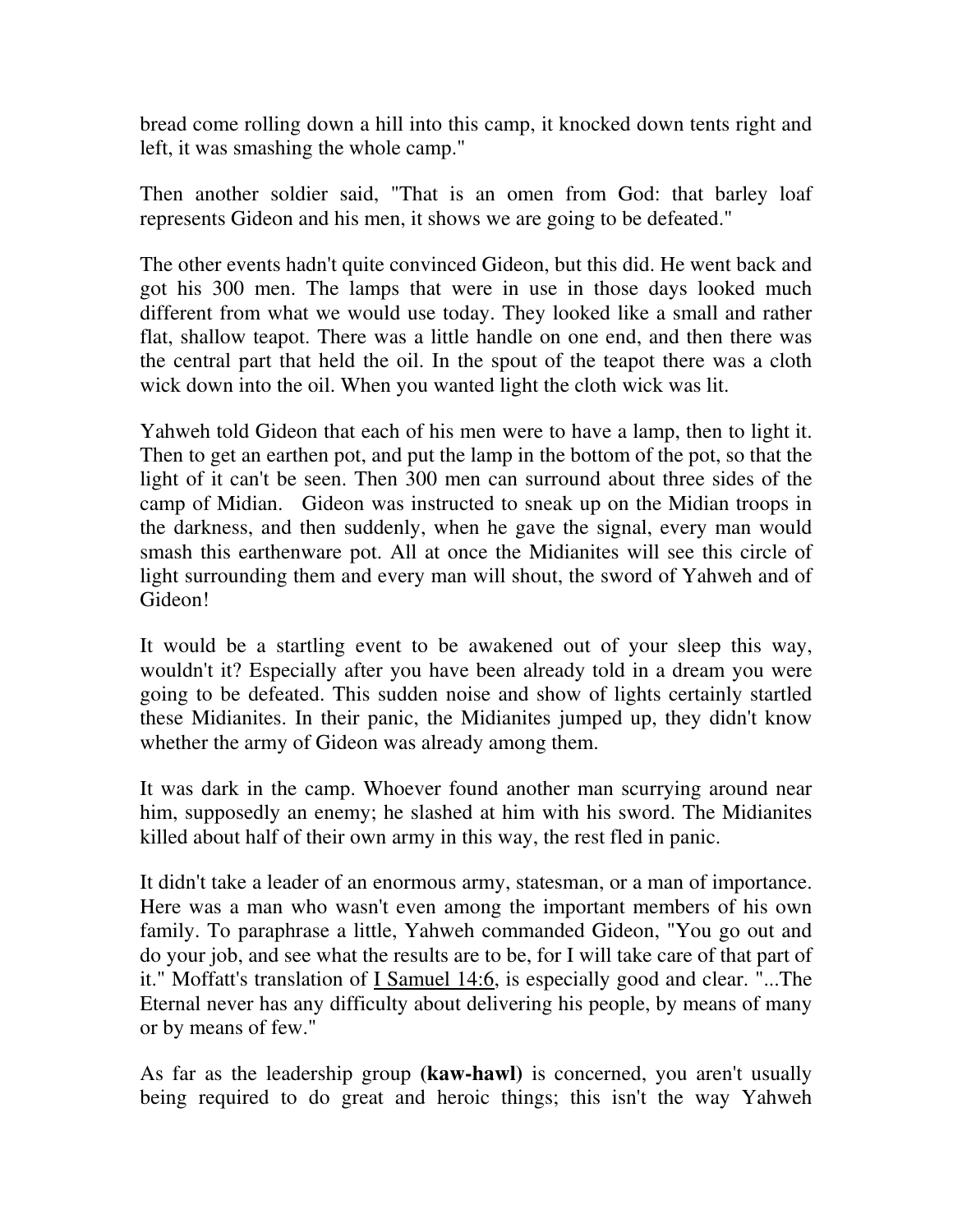generally does it. Our job is to live up to our ideals. Our job is to be somebody Yahweh can depend upon to see that these ideals are not lost before the next generation comes along.

What about the great masses of people? We couldn't interest them. We could talk about this day and night for the rest of our lives, if we could compel them to stay and listen. We wouldn't make any converts, and they too are born Israelites. What is their part in the scheme of events?

Their part is that it took a nation to demonstrate what Yahweh wanted to have proven here on earth. If Yahweh had sent a few angels down here to live in perfect personal conduct, and to use their tremendous angelic powers to put down trouble whenever it came in the world, what would it have proven? For most of humanity, nothing. Yahweh would have proven that angels were a different order of being from ourselves. He would have proven angels have different powers and capacities and they can get results we can't. As far as people are concerned, it wouldn't prove anything to them.

Suppose Yahweh just took the elect, those that He calls **kaw-hawl** in the Old Testament, and didn't bother producing any other people in Israel. This would prove Yahweh had a few favorites and that He took good care of them. It would also prove He rewarded them greatly. Then the ordinary people would wonder what does this prove about me. I'm not special and can't do what these others can do, I don't get any special favors from Yahweh. What has been proven? For them nothing would have been proven.

There had to be a nation in which the ordinary dumb person could live better than the people of other, non-Israel nations. This wouldn't be because they had brains to accomplish this, because they never had, but because he at least had good sense enough to follow those few who constitute Yahweh's elect, the **kaw-hawl**. Then these ordinary people were led into obedience to Yahweh's laws, this is what the nation was for.

Remember how often, especially in Isaiah, Yahweh says, "Ye are my witnesses," when He was speaking to the nation of Israel. We were to be Yahweh's witnesses to the world. If our nation would live according to Yahweh's rules, then we would demonstrate to the world that here was a nation, which had prosperity such as no other nation, had been able to achieve. Here was a nation, which wasn't afflicted by plagues that came upon other nations; they had good health and a long life. Here was a nation which had liberty such as none of the other nations had. However, it always took the policeman's club and the executioner's sword to keep Israel obeying the laws of Yahweh.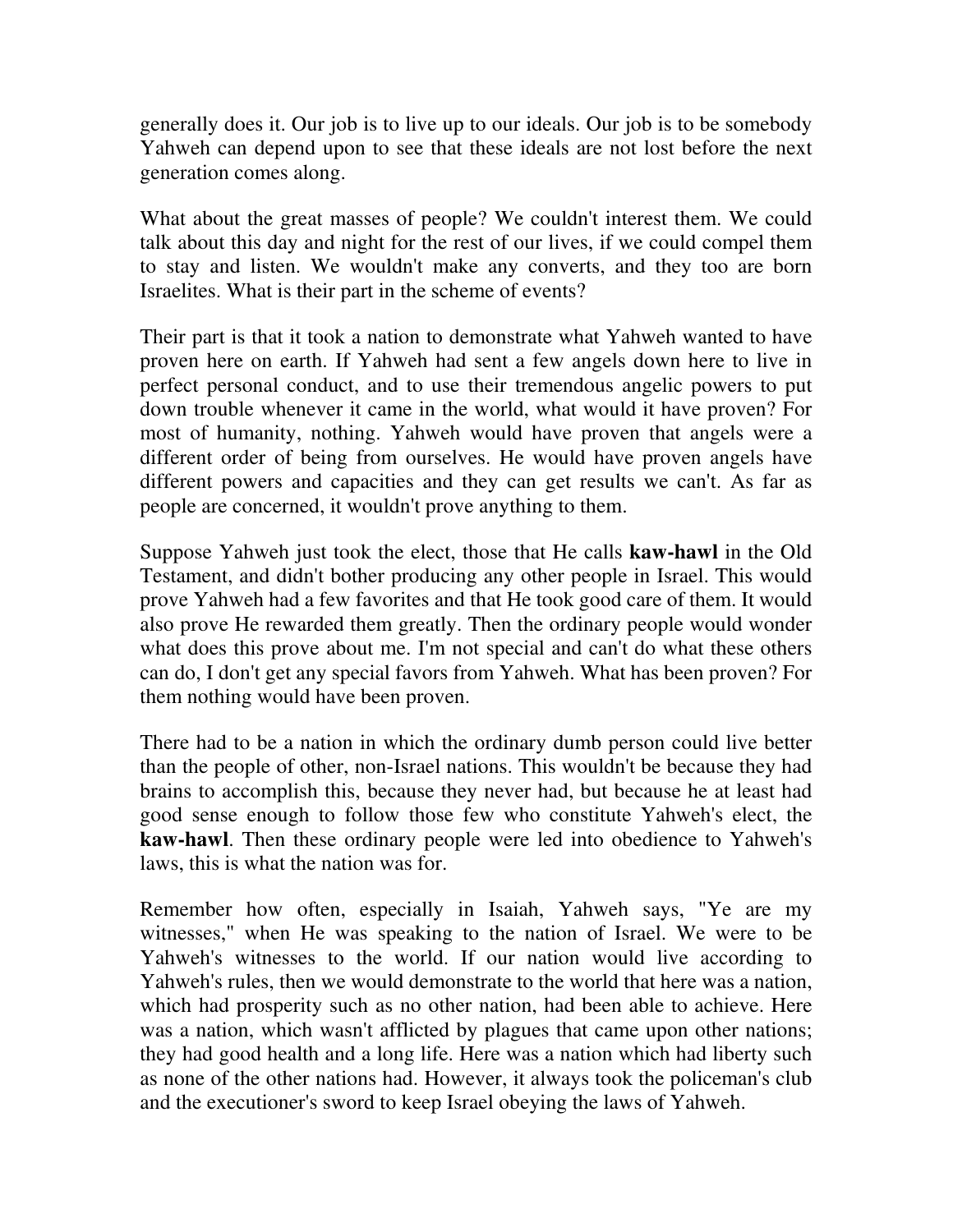One of our famous statesmen, probably Benjamin Franklin said, "If a people will not be ruled by God, they will certainly be ruled by tyrants." This is the lesson the world has had to learn. The laws of Yahweh give the greatest freedom that any nation can ever have. This is why the great masses of people, all Israel, were put here. We were put here with the responsibility to do what they were instructed to do, this is to obey the laws of Yahweh. When Israel hasn't lived up to this responsibility, when they became an obstruction instead of a tool in the hand of Yahweh, to accomplish His purposes they were put out of the way. Scores of thousands of them at a time were eliminated, over and over again.

With Yahweh's favor goes the tremendous responsibility of living and doing what is required, when we are selected for this sort of a job. We may never have the opportunity to do the great, heroic things, which are recorded in history. However, remember those four lepers, not one of them led an army, routed that huge besieging army of Syrians, or led a rescue force to bring food into the city. All they did was to go out to the camp of the Syrians, find it empty and go back and report what they had seen. They were the least of all the people around. What appeared like the least spectacular job of all, they did.

Whatever your particular walk of life is, we have the responsibility of showing the good character that Yahweh requires of those who are His favorites. We can't lie to people or cheat them. We can't live a wicked life without paying a higher penalty than the ordinary individuals, who were never called upon to be anything but just part of the crowd. This isn't too much to ask of us, especially with all the blessings Yahweh has showered upon us.

If we are leading the sort of life where we are demonstrating the way Yahweh meant people to live, we are loyal to Him. We are trying to learn what His will is, and to conform to it. We don't have to do these spectacular historic things. Our part is a small one, but it is an important one, because Yahweh generally accomplishes His purpose through unimportant people.

The people like Napoleon and figures like this, who could brag they led armies and conquered nations etc., aren't working for the glory of Yahweh. Each is only working for his own personal glory; this is why Yahweh hardly ever leaves anything really important up to them. Yahweh does His work through the unimportant people like those of us here, because we are not trying to be the important ones, we realize the glory is Yahweh's.

Don't let anybody tell you that merely being born into Israel, in and of itself, is all it takes to be saved. We can take one verse out of context, but if we go back